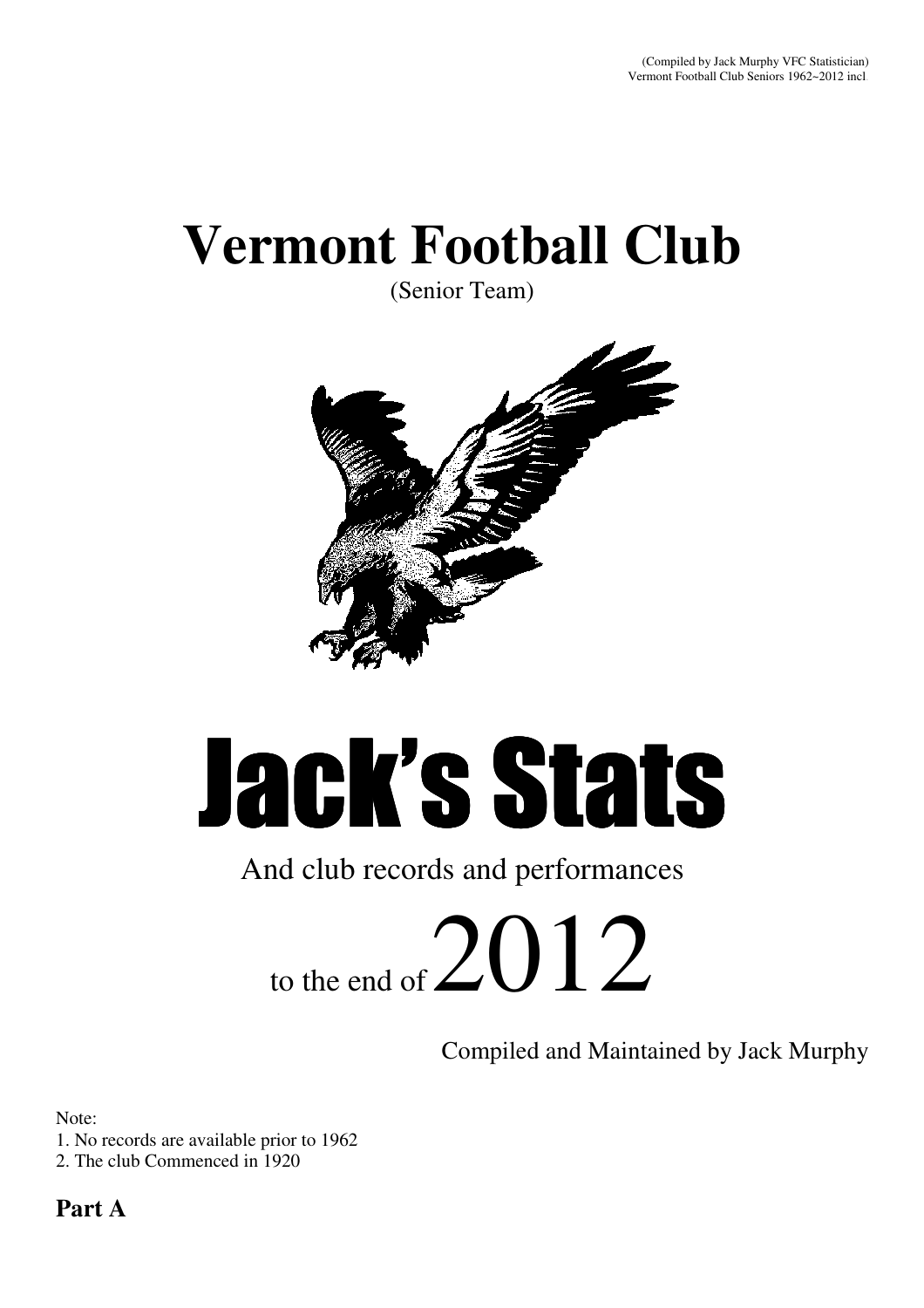# Vermont Football Club (1962~2012 incl.) Senior Team.

| (Eastern Football League)       |                                                                             |                                                                                                                              |                                                        |                   |                                     |  |  |  |
|---------------------------------|-----------------------------------------------------------------------------|------------------------------------------------------------------------------------------------------------------------------|--------------------------------------------------------|-------------------|-------------------------------------|--|--|--|
| Premiers                        |                                                                             | 19 Times 1969, 1971, 1982, 1983, 1986, 1988, 1989, 1990,<br>1991, 1993, 1994, 1995, 1997, 1998, 2001, 2005, 2006, 2007, 2009 |                                                        |                   |                                     |  |  |  |
| Runners Up                      |                                                                             | 8 Times 1963, 1973, 1980, 1985, 1996, 1999, 2000, 2008, 2012                                                                 |                                                        |                   |                                     |  |  |  |
| Third                           |                                                                             | 6 Times 1962, 1970, 1974, 1981, 2002, 2004                                                                                   |                                                        |                   |                                     |  |  |  |
| Fourth                          | 2 Times 1992, 2003                                                          |                                                                                                                              |                                                        |                   |                                     |  |  |  |
| Eastern Best & Fairest          | 1962 Norm Cummings                                                          | 1988 Geoff Cooper                                                                                                            |                                                        |                   | 2007 Nathan Henley                  |  |  |  |
|                                 | 1973 John Ronaldson                                                         | 1990 Craig Coghlan                                                                                                           |                                                        | 2008 Kris Bardon  |                                     |  |  |  |
| Award (Chandler Medal)          | 1979 John Cunningham                                                        | 1994 David Morrison                                                                                                          |                                                        | 2009 Kris Bardon  |                                     |  |  |  |
|                                 | 1982 Bruce Brunton                                                          | 2005 Bernard Dinneen                                                                                                         |                                                        | 2010 Ryan Mullett |                                     |  |  |  |
|                                 | 1987 Geoff Cooper                                                           | 2006 Bernard Dinneen                                                                                                         |                                                        | 2012 Ryan Mullett |                                     |  |  |  |
| <b>Best Team Performances</b>   | Season 1990 Won 20 Lost Nil                                                 |                                                                                                                              | Season 1995 Won 19 Lost 1                              |                   |                                     |  |  |  |
|                                 | Season 1989 Won 20 Lost Nil<br>Season 1997 Won 20 Lost 1                    |                                                                                                                              | Season 1988 Won 19 Lost 1<br>Season 1983 Won 19 Lost 1 |                   |                                     |  |  |  |
|                                 | Season 2005 Won 19 Lost 1                                                   |                                                                                                                              | Season 1991 Won 19 Lost 2                              |                   |                                     |  |  |  |
|                                 |                                                                             |                                                                                                                              |                                                        |                   | Season 2006 Won 18 Lost 1 Drawn 1   |  |  |  |
| <b>Worst Team Performances</b>  | Season 1976 Won 4 Lost 14 (Finished 9th)                                    |                                                                                                                              |                                                        |                   |                                     |  |  |  |
|                                 | Season 1966 Won 4 Lost 14 (Finished 11 <sup>th</sup> )                      |                                                                                                                              |                                                        |                   |                                     |  |  |  |
| <b>Best Coaching Effort</b>     | David Banfield 2004/11 W 114 L 44 D 2                                       |                                                                                                                              |                                                        |                   | Craig Coghlan 1993/94 & 97 W 52 L 9 |  |  |  |
|                                 | Peter Kennedy 1988/91 W 78 L 3<br>Graeme Jacobs 1981/85 W 75 L 24           |                                                                                                                              | Paul Barlow 1995/96 W 37 L 3                           |                   |                                     |  |  |  |
|                                 | John Jenkins 1968/72 W 68 L 27 D 1                                          |                                                                                                                              |                                                        |                   |                                     |  |  |  |
|                                 |                                                                             |                                                                                                                              |                                                        |                   |                                     |  |  |  |
| <b>Highest Scores</b>           | Vermont 51-17 S.Croydon 9-5 rd 5'89                                         |                                                                                                                              | Vermont 40-14 Croydon 4-7 rd5'01                       |                   |                                     |  |  |  |
|                                 | Vermont 39-20 Rowville 4-4 rd 16'82<br>Vermont 40-22 Ringwood 8-11 rd 17'83 |                                                                                                                              |                                                        |                   |                                     |  |  |  |
| <b>Lowest Scores</b>            | Vermont 1-5 E.Ringwood 14-22 rd 13'66                                       |                                                                                                                              |                                                        |                   |                                     |  |  |  |
|                                 | Vermont 1-6 Scoresby 3-10 rd 13'86<br>Vermont 21-15 Scoresby 22-10 rd 7'85  |                                                                                                                              |                                                        |                   |                                     |  |  |  |
| <b>Highest Losing Score</b>     | Vermont 51-17 S.Croydon 9-5 rd 5'89 264 pts                                 |                                                                                                                              |                                                        |                   |                                     |  |  |  |
| <b>Greatest Winning Margin</b>  |                                                                             |                                                                                                                              |                                                        |                   |                                     |  |  |  |
| <b>Greatest Losing Margin</b>   | Vermont 7-9 Noble Park 27-14 rd 3'10 125pts                                 |                                                                                                                              |                                                        |                   |                                     |  |  |  |
| <b>Highest Opponents Score</b>  | Vermont 15-4 Balwyn 32-18 rd 5'10 116pts                                    |                                                                                                                              |                                                        |                   |                                     |  |  |  |
| <b>Lowest Opponents Score</b>   | Vermont 29-13 Boronia 0-1 rd 2'96                                           |                                                                                                                              |                                                        |                   |                                     |  |  |  |
| <b>Highest Opponents Losing</b> | Vermont 24-19 Mitcham 23-19 rd 6'81                                         |                                                                                                                              |                                                        |                   |                                     |  |  |  |
| Score                           |                                                                             |                                                                                                                              |                                                        |                   |                                     |  |  |  |
| <b>Lowest Winning Score</b>     | Vermont 4-3 Blackburn 3-7 rd 15'64                                          |                                                                                                                              |                                                        |                   |                                     |  |  |  |
| <b>Longest Winning Sequence</b> | 61 From rd 2'88 to rd 3'91                                                  |                                                                                                                              |                                                        |                   |                                     |  |  |  |
| Longest Homeground              | 46 From rd 7'94 to rd 11'99                                                 |                                                                                                                              |                                                        |                   |                                     |  |  |  |
| <b>Winning Sequence</b>         |                                                                             |                                                                                                                              |                                                        |                   |                                     |  |  |  |
| Longest Away Game               | 37 From rd 4'88 to rd 15'92                                                 |                                                                                                                              |                                                        |                   |                                     |  |  |  |
| Winning Sequence                |                                                                             |                                                                                                                              |                                                        |                   |                                     |  |  |  |
| <b>Longest Losing Sequence</b>  | 8 From rd 11'76 to rd 18'76, 8 From rd 16'2010 to rd 6'2011                 |                                                                                                                              |                                                        |                   |                                     |  |  |  |
| Played 150 Games or more        | 251 Aaron Nummy                                                             | 210 Todd Power                                                                                                               | 173 Grant McCarthy                                     |                   | 158 Geoff Cooper                    |  |  |  |
| (Senior Eastern Games)          | 250 Mark Cullen                                                             | 197 Kevin Munday                                                                                                             | 168 Glen Fankhauser                                    |                   | 158 Ash Froud                       |  |  |  |
|                                 | 248 Andrew Dwyer                                                            | 187 Brad Cullen<br>178 Matt Smith                                                                                            | 168 Rod Shambrook                                      |                   | 155 John                            |  |  |  |
|                                 | 227 Craig Gislingham<br>221 Lee Bidstrup                                    | 176 Andrew Smith                                                                                                             | 165 Garry Oakman<br>163 Stephen White                  |                   | Cunningham<br>152 David Dorizzi     |  |  |  |
|                                 | 218 Craig Coghlan                                                           | 173 Stephen Tudor                                                                                                            | 162 Matt Greig                                         |                   | 151 Bruce Brunton                   |  |  |  |
|                                 |                                                                             |                                                                                                                              |                                                        |                   | 150 Ryan Mullett                    |  |  |  |
| 100 Goals in One Season         | 122 Matt Greig 2008                                                         |                                                                                                                              | 103 Matt Greig 2007                                    |                   |                                     |  |  |  |
|                                 | 107 Matt Greig 2006                                                         |                                                                                                                              | 102 Garry Oakman 1983                                  |                   |                                     |  |  |  |
|                                 | 106 Dave Burgin 1969                                                        |                                                                                                                              |                                                        |                   |                                     |  |  |  |
| 30 Goals or more in a match     | 1997 Vermont 4 times                                                        |                                                                                                                              |                                                        |                   |                                     |  |  |  |
| in the same season              |                                                                             |                                                                                                                              |                                                        |                   |                                     |  |  |  |
| No of occasions 30 Goals or     | 35 Times                                                                    |                                                                                                                              |                                                        |                   |                                     |  |  |  |
| more scored in a match.         |                                                                             |                                                                                                                              |                                                        |                   |                                     |  |  |  |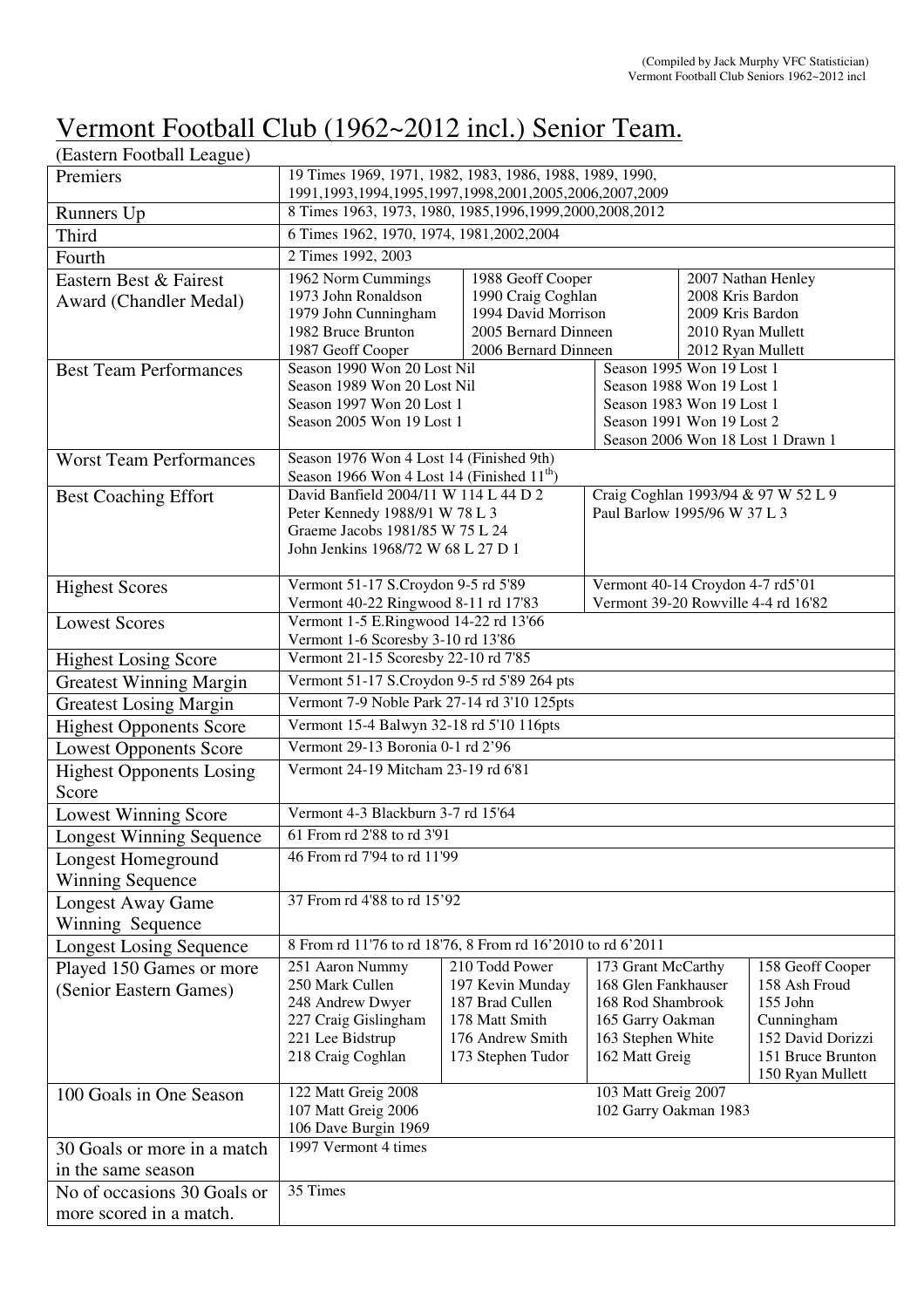| Youngest Player to play in                       | Robert Ross 22 (2005,2006,2007,2009)                                                                                            |                                                                                             |  |  |  |  |
|--------------------------------------------------|---------------------------------------------------------------------------------------------------------------------------------|---------------------------------------------------------------------------------------------|--|--|--|--|
| four senior premierships.                        |                                                                                                                                 |                                                                                             |  |  |  |  |
| Most Goals in a Match.                           | 15-7 Matt Greig rd4'08 out of winning score 37-19<br>13 Matt Greig rd 10'03 out of winning score 30-16                          |                                                                                             |  |  |  |  |
|                                                  | 13 Steve Cochrane rd 5'97 out of winning score 35-14                                                                            |                                                                                             |  |  |  |  |
|                                                  | 13 Garry Oakman rd 5'89 out of winning score 51-17<br>12 Stephen Tudor rd 2'93 out of a winning score 36-26                     |                                                                                             |  |  |  |  |
|                                                  | 12 David Burgin rd 1'70 out of a winning score 28-15                                                                            |                                                                                             |  |  |  |  |
|                                                  | 11 Vern Poole rd 14'71 out of winning score 19-28                                                                               |                                                                                             |  |  |  |  |
|                                                  | 11 Garry Oakman rd 3'83 out of losing score 18-22                                                                               |                                                                                             |  |  |  |  |
|                                                  | 11 Todd Power rd 7'97 out of winning score 35-11                                                                                |                                                                                             |  |  |  |  |
|                                                  | 11 Stevan Jackson rd 16'98 out of winning score 25-10                                                                           |                                                                                             |  |  |  |  |
| Most Possessions in a                            | 11 Matt Greig rd 6'07 out of winning score 31-18<br>56 D.Morrison vs Mitcham rd 12/95 (this included tap ons when under a pack) |                                                                                             |  |  |  |  |
| Match                                            | 45 B. Cullen vs Blackburn rd 13'05                                                                                              |                                                                                             |  |  |  |  |
|                                                  | (Tap on are now shown as one per centers in the modern game)                                                                    |                                                                                             |  |  |  |  |
| Most Marks in a Match                            | 18 S. Gordon vs Nth Ringwood rd16'01  16 D. Millhouse vs Nob Pk rd11'11                                                         |                                                                                             |  |  |  |  |
| Most Tackles in a Match                          | 13 R Cassidy vs Donvale GF'05                                                                                                   |                                                                                             |  |  |  |  |
| Played in Most Premiership                       |                                                                                                                                 | 10 C.Gislingham (Australian Open Age Record of 12). He also played in premiership wins with |  |  |  |  |
| Teams                                            | Wandin in the Yarra Valley League in 2001 & 2002                                                                                |                                                                                             |  |  |  |  |
|                                                  | 10 Craig Coghlan 1982~95                                                                                                        |                                                                                             |  |  |  |  |
|                                                  | 7 each A.Moss, G. Oakman, S.White, C Bain, A Dwyer, S Tudor, M Cullen, A Nummy<br>T Power 9 (1993~2001)                         |                                                                                             |  |  |  |  |
| Played in Most Successive<br><b>Grand Finals</b> |                                                                                                                                 |                                                                                             |  |  |  |  |
| Father and Sons who have                         | Bob & Peter Beaven (1969~71), (1982)                                                                                            |                                                                                             |  |  |  |  |
| played in Premiership                            | Bob & Brad Taylor (1971), (1994)                                                                                                |                                                                                             |  |  |  |  |
| Teams                                            | Ken Kneebone (1958) Shane Cooney (stepson) (1983)                                                                               |                                                                                             |  |  |  |  |
| Most Goals in a Grand Final                      | 8 Stevan Jackson (1998), 8 Drew Pevitt (1986), 7 Robert Parks (1969), 7 Ben Holmes (2001)                                       |                                                                                             |  |  |  |  |
| Record EFL Grand Final                           | 91pts Vermont 23-9 vs East Ringwood 8-8 (2001)                                                                                  |                                                                                             |  |  |  |  |
| <b>Winning Margin</b>                            |                                                                                                                                 |                                                                                             |  |  |  |  |
| Most Goals Scored for Club                       | 696 Matt Greig, 581 Garry Oakman, , 384 Dave Burgin, 354 Ash Froud, 328 Andrew Dwyer,                                           |                                                                                             |  |  |  |  |
| Played in Premiership Team                       | Darren Woolley<br><b>Andrew Stenson</b>                                                                                         | Jon Easy<br>Peter James (also U16)                                                          |  |  |  |  |
| Seniors, Reserves & U18                          |                                                                                                                                 | Alaistair Wiley (also U16)                                                                  |  |  |  |  |
| Most Consecutive No of                           | Grant McCarthy 133                                                                                                              | Mark Cullen 84                                                                              |  |  |  |  |
| Games                                            | Matt Smith 130                                                                                                                  | Roy Cahill 71 (also played in 60 of Vermont's                                               |  |  |  |  |
|                                                  | Ash Froud 94                                                                                                                    | record breaking 61 successive wins)                                                         |  |  |  |  |
|                                                  | Stephen White 86                                                                                                                |                                                                                             |  |  |  |  |
| <b>Highest One Quarter Scores</b>                | Vermont 16-6 4th Qtr vs. S. Croydon rd 5'89<br>Vermont 16-5 $2nd$ Qtr vs. S.Croydon rd 5'89                                     | Vermont 14-3 1 <sup>st</sup> Qtr vs Croydon rd 5'01                                         |  |  |  |  |
| Premiership in all 3 grades                      | 1995, Seniors, Reserves & U18's                                                                                                 |                                                                                             |  |  |  |  |
| Least no of Free Kicks                           | 5 Against Croydon(14) rd 8'04                                                                                                   |                                                                                             |  |  |  |  |
| received in a Match                              | 4 Against Blackburn(18) rd 18'04                                                                                                |                                                                                             |  |  |  |  |
| Least points scored by the                       | 1075 points in 1989 (20 games), 1111 points in 1992 (19 games)                                                                  |                                                                                             |  |  |  |  |
| opposition in one season                         |                                                                                                                                 |                                                                                             |  |  |  |  |
| Most points scored by                            | 2933 points in 2001 (20 games), 2903 points in 1983 (20 games), 2844 points in 1997                                             |                                                                                             |  |  |  |  |
| senior team in one season                        | (20 games), 2837 points in 1989 (20 games)                                                                                      |                                                                                             |  |  |  |  |
| <b>Senior Coaches</b>                            | 1962~64 Jim Cusack                                                                                                              | 1986~87 Graeme Renwick                                                                      |  |  |  |  |
|                                                  | 1965~66 Ian Mort                                                                                                                | 1988~91 Peter Kennedy                                                                       |  |  |  |  |
|                                                  | 1967 Gerald Crough                                                                                                              | 1992 Brendan Mason                                                                          |  |  |  |  |
|                                                  | 1968~72 John Jenkins                                                                                                            | 1993~94 Craig Coghlan                                                                       |  |  |  |  |
|                                                  | 1973~75 John Ronaldson<br>1976 Ian Mort                                                                                         | 1995~96 Paul Barlow<br>1997 Craig Coghlan                                                   |  |  |  |  |
|                                                  | 1977 John Ronaldson                                                                                                             | 1998~2000 Michael Kennedy                                                                   |  |  |  |  |
|                                                  | 1978~80 Dennis Wilkie                                                                                                           | 2001~2003 Andrew Lamprill                                                                   |  |  |  |  |
|                                                  | 1981~85 Graeme Jacobs                                                                                                           | 2004~2011 David Banfield                                                                    |  |  |  |  |
|                                                  |                                                                                                                                 | 2012 Kris Barlow                                                                            |  |  |  |  |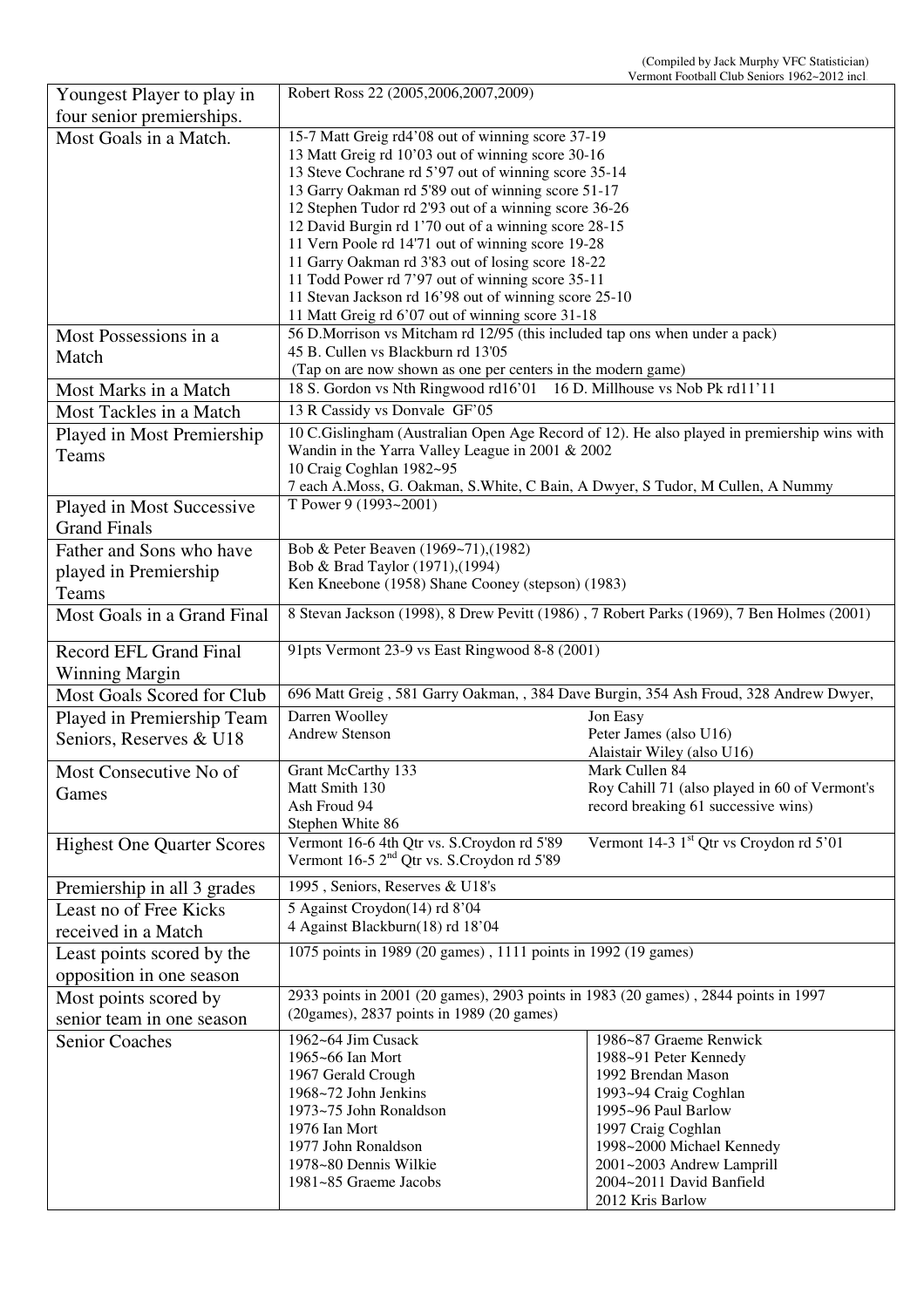(Compiled by Jack Murphy VFC Statistician) Vermont Football Club Seniors 1962~2012 incl.

|                                  |                                                                                     |                                                                                                       |                                                | $110111$ I colount Crub Schiols 1902 201                                                          |  |  |
|----------------------------------|-------------------------------------------------------------------------------------|-------------------------------------------------------------------------------------------------------|------------------------------------------------|---------------------------------------------------------------------------------------------------|--|--|
| Drawn Games                      |                                                                                     | Ver 13-16 Surrey Hills 13-16 '71 @ Surrey Hills                                                       | Ver 12-9 East Burwood 11-15 '92 @ East Burwood |                                                                                                   |  |  |
|                                  |                                                                                     | Ver 15-10 Ringwood 15-10 '72 @ Vermont                                                                |                                                | Ver 8-18 North Ringwood 10-6 '00 @ North Ringwood                                                 |  |  |
|                                  |                                                                                     | Ver 13-17 East Burwood 13-17 '77 @ Vermont                                                            |                                                | Ver 15-19 East Burwood 17-7 '04 @ Vermont                                                         |  |  |
|                                  |                                                                                     | Ver 19-10 Mulgrave 19-10 '87 @ Vermont                                                                |                                                | Ver 16-12 Donyale 16-12 11'06 @ Donyale                                                           |  |  |
| <b>Most Unusual Match</b>        |                                                                                     |                                                                                                       |                                                | Preliminary Final 1986 Vermont vs Scoresby. Vermont walked off the ground at the final siren      |  |  |
|                                  |                                                                                     |                                                                                                       |                                                | a defeated team with the score board showing Scoresby 19-8 Vermont 18-11 and confirmed by         |  |  |
|                                  |                                                                                     |                                                                                                       |                                                | the umpires. This was an error by the goal umpires and five days later the scores were altered to |  |  |
|                                  |                                                                                     |                                                                                                       |                                                | read Vermont 19-11 , Scoresby 18-8. Vermont went on to win the premiership and the umpires        |  |  |
|                                  |                                                                                     | were suspended.                                                                                       |                                                |                                                                                                   |  |  |
| Unique Occasion                  |                                                                                     | On $20^{\text{th}}$ Apr96 (rd2) Vermont won all 3 matches at Boronia without the opposition scoring a |                                                |                                                                                                   |  |  |
|                                  |                                                                                     | single goal. Result:                                                                                  |                                                |                                                                                                   |  |  |
|                                  |                                                                                     | Seniors 29-13 Boronia 0-1 (scored 25min into last Qtr)                                                |                                                |                                                                                                   |  |  |
|                                  |                                                                                     | Reserves 12-14 Boronia 0-1 (Vermont player scored point)                                              |                                                |                                                                                                   |  |  |
|                                  |                                                                                     | U18's 19-13 Boronia 0-4                                                                               |                                                |                                                                                                   |  |  |
| <b>Most Eastern Premierships</b> |                                                                                     | 19 Vermont                                                                                            |                                                | 2 Ringwood                                                                                        |  |  |
|                                  |                                                                                     | 12 East Burwood                                                                                       |                                                | 2 East Ringwood                                                                                   |  |  |
|                                  |                                                                                     | 5 Mitcham                                                                                             |                                                | 2 Noble Park                                                                                      |  |  |
| Club Song                        | The Club Song to the tune of the 'Marines Hymn' was written by Lee Bidstrup in 1969 |                                                                                                       |                                                |                                                                                                   |  |  |

Only 2 teams have remained in the 1st Division Eastern since inception East Burwood &Vermont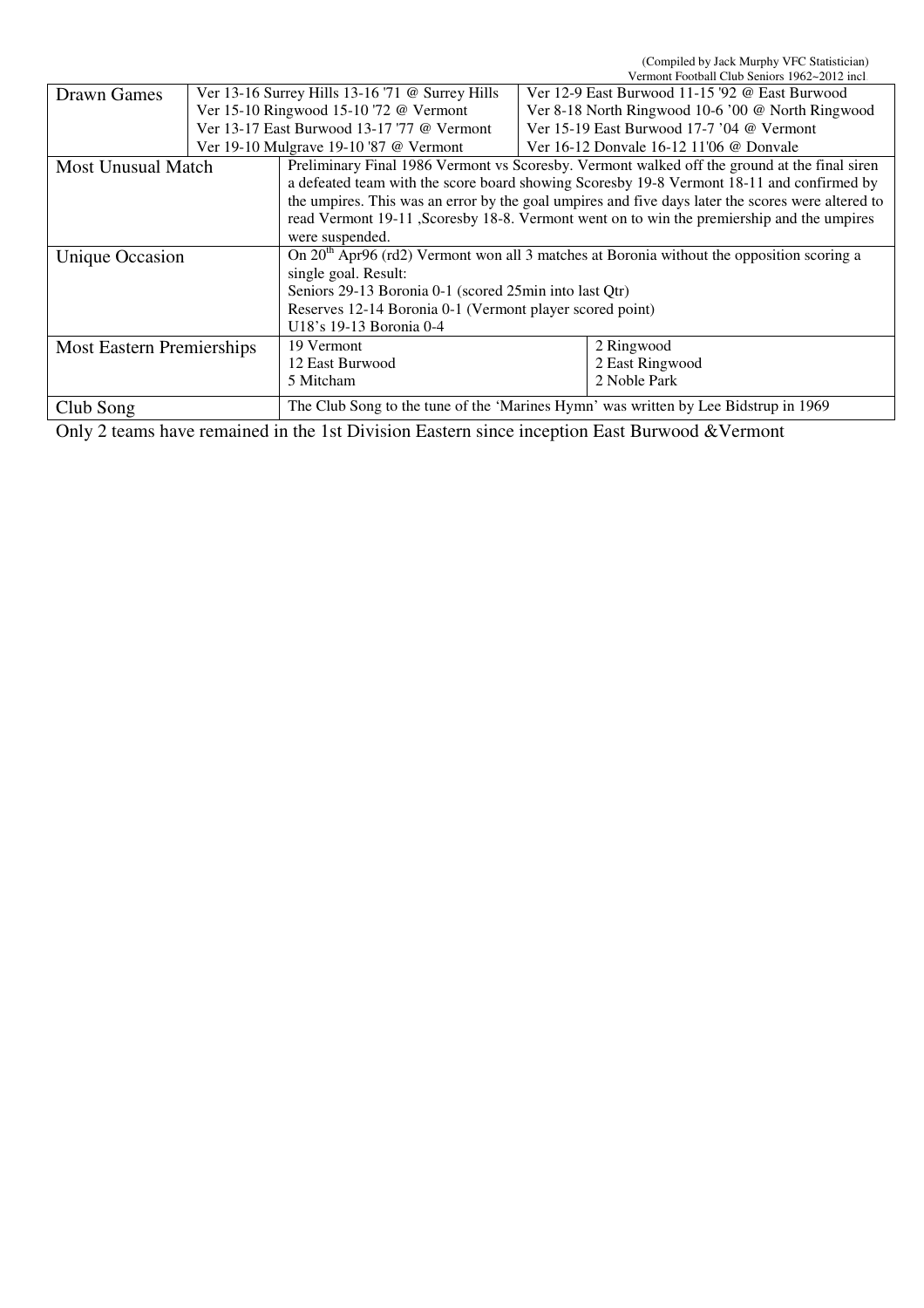# **Senior Team Performances 1962~2012 incl.**

|                     | <b>All</b>              |                |                | Home         |                |                | Away           |                         | <b>Finals</b>  |                |                |                |                |
|---------------------|-------------------------|----------------|----------------|--------------|----------------|----------------|----------------|-------------------------|----------------|----------------|----------------|----------------|----------------|
|                     | P                       | W              | L              | D            | W              | L              | D              | W                       | L              | D              | W              |                | D              |
| Balwyn              | 15                      | 6              | 9              | $\mathbf 0$  | 3              | $\overline{2}$ |                | $\mathbf{1}$            | 5              |                | $\overline{2}$ | $\overline{2}$ |                |
| Bayswater           | 38                      | 28             | 10             | 0            | 16             | 4              |                | 12                      | 5              |                |                | $\overline{1}$ |                |
| Blackburn           | 64                      | 41             | 23             | $\mathbf 0$  | 21             | 10             |                | 18                      | 13             |                | 2              |                |                |
| Boronia             | 35                      | 32             | 3              | $\mathbf 0$  | 17             | $\mathbf{1}$   |                | 14                      | $\overline{2}$ |                | $\mathbf{1}$   |                |                |
| Clayton             | 10                      | 9              | $\overline{1}$ | $\mathbf 0$  | 5              |                |                | 4                       | $\mathbf{1}$   |                |                |                |                |
| Croydon             | 76                      | 56             | 20             | $\mathbf 0$  | 29             | $\overline{7}$ |                | 24                      | 12             |                | 3              | $\mathbf{1}$   |                |
| Doncaster           | 23                      | 18             | 5              | $\mathbf 0$  | 10             | $\mathbf{1}$   |                | 8                       | 4              |                |                |                |                |
| Donvale             | 31                      | 27             | 3              | 1            | 13             |                |                | 10                      | $\overline{2}$ | 1              | 4              | $\mathbf{1}$   |                |
| East Burwood        | 110                     | 63             | 44             | 3            | 33             | 14             |                | 22                      | 19             | $\mathbf 1$    | 8              | 11             | $\overline{2}$ |
| East Hawthorn       | 4                       | $\overline{2}$ | $\overline{2}$ | 0            | $\mathbf{1}$   | 1              |                | $\mathbf{1}$            | 1              |                |                |                |                |
| East Ringwood       | 110                     | 75             | 35             | 0            | 34             | 12             |                | 27                      | 20             |                | 14             | 3              |                |
| Ferntree Gully      | 6                       | 6              | 0              | 0            | 3              |                |                | 3                       |                |                |                |                |                |
| Heathmont           | 6                       | 5              | $\mathbf{1}$   | 0            | $\overline{2}$ | $\mathbf{1}$   |                | 3                       |                |                |                |                |                |
| Kilsyth             | 27                      | 15             | 12             | 0            | 9              | 6              |                | 6                       | 6              |                |                |                |                |
| Knox                | 8                       | 6              | $\overline{2}$ | 0            | 3              | $\mathbf{1}$   |                | 3                       | $\mathbf{1}$   |                |                |                |                |
| Lilydale            | 19                      | 19             | 0              | 0            | 9              |                |                | 10                      |                |                |                |                |                |
| Mitcham             | 92                      | 63             | 29             | 0            | 31             | 11             |                | 29                      | 14             |                | 3              | 4              |                |
| Montrose            | 6                       | 6              | 0              | 0            | 3              |                |                | 3                       |                |                |                |                |                |
| Mooroolbark         | $\overline{\mathbf{c}}$ | $\overline{2}$ | 0              | 0            | $\mathbf{1}$   |                |                | $\mathbf 1$             |                |                |                |                |                |
| Mulgrave            | 23                      | 18             | 4              | $\mathbf{1}$ | 8              | $\overline{2}$ |                | 9                       | $\overline{2}$ |                | $\mathbf 1$    |                | 1              |
| Noble Park          | 32                      | 16             | 16             | 0            | 5              | 7              |                | 6                       | 7              |                | 5              | $\overline{2}$ |                |
| North Ringwood      | 28                      | 21             | 6              | $\mathbf{1}$ | 10             | 3              |                | 10                      | 3              | $\mathbf 1$    | $\mathbf{1}$   |                |                |
| Norwood             | 8                       | $\overline{7}$ | $\mathbf{1}$   | 0            | 5              |                |                | $\overline{1}$          | $\mathbf{1}$   |                | $\mathbf 1$    |                |                |
| Ringwood            | 69                      | 50             | 18             | 1            | 21             | 8              |                | 24                      | 8              |                | 5              | $\overline{2}$ | $\mathbf{1}$   |
| Rowville            | $\overline{2}$          | $\overline{2}$ | 0              | $\mathbf 0$  | $\mathbf{1}$   |                |                | $\overline{1}$          |                |                |                |                |                |
| Scoresby            | 87                      | 59             | 28             | $\mathbf 0$  | 30             | 11             |                | 26                      | 16             |                | 3              | $\mathbf 1$    |                |
| South Croydon       | 18                      | 16             | $\overline{2}$ | 0            | 9              |                |                | 7                       | $\overline{2}$ |                |                |                |                |
| <b>Surrey Hills</b> | 38                      | 25             | 12             | 1            | 16             | $\overline{2}$ |                | 8                       | 10             | $\mathbf 1$    | $\mathbf 1$    |                |                |
| Wantirna South      | 4                       | 4              | 0              | 0            | $\overline{2}$ |                |                | $\overline{\mathbf{c}}$ |                |                |                |                |                |
| Warrandyte          | $6 \mid$                | 5              | $\mathbf{1}$   | $\pmb{0}$    | 3              |                |                | $\overline{2}$          | $1\vert$       |                |                |                |                |
|                     |                         | All            |                |              |                | Home           |                |                         | Away           |                |                | <b>Finals</b>  |                |
| <b>Decade</b>       | P                       | W              | L              | D            | W              | Г              | D              | W                       | L.             | D              | W              | L              | D              |
| 1960's              | 154                     | 81             | 73             | $\mathbf 0$  | 43             | 31             |                | 32                      | 40             |                | 6              | $\overline{2}$ |                |
| 1970's              | 185                     | 102            | 80             | 3            | 59             | 29             |                | 40                      | 46             | 1              | 3              | 5              | $\overline{2}$ |
| 1980's              | 199                     | 155            | 43             | $\mathbf{1}$ | 77             | 12             |                | 65                      | 25             |                | 13             | 6              | $\mathbf 1$    |
| 1990's              | 199                     | 174            | 24             | $\mathbf{1}$ | 80             | 10             |                | 78                      | 9              | 1              | 16             | 5              |                |
| 2000's              | 203                     | 158            | 42             | 3            | 76             | 13             |                | 68                      | 20             | $\overline{2}$ | 14             | 9              | $\mathbf 1$    |
| 2010's              | 57                      | 32             | 25             | $\pmb{0}$    | 18             | 9              |                | 12                      | 15             |                | 2              | $\mathbf{1}$   |                |
| Total               | 997                     | 702            | 287            | $\bf 8$      | 353            | 104            | $\overline{0}$ | 295                     | 155            | $\sqrt{4}$     | 54             | 28             | $\overline{a}$ |

976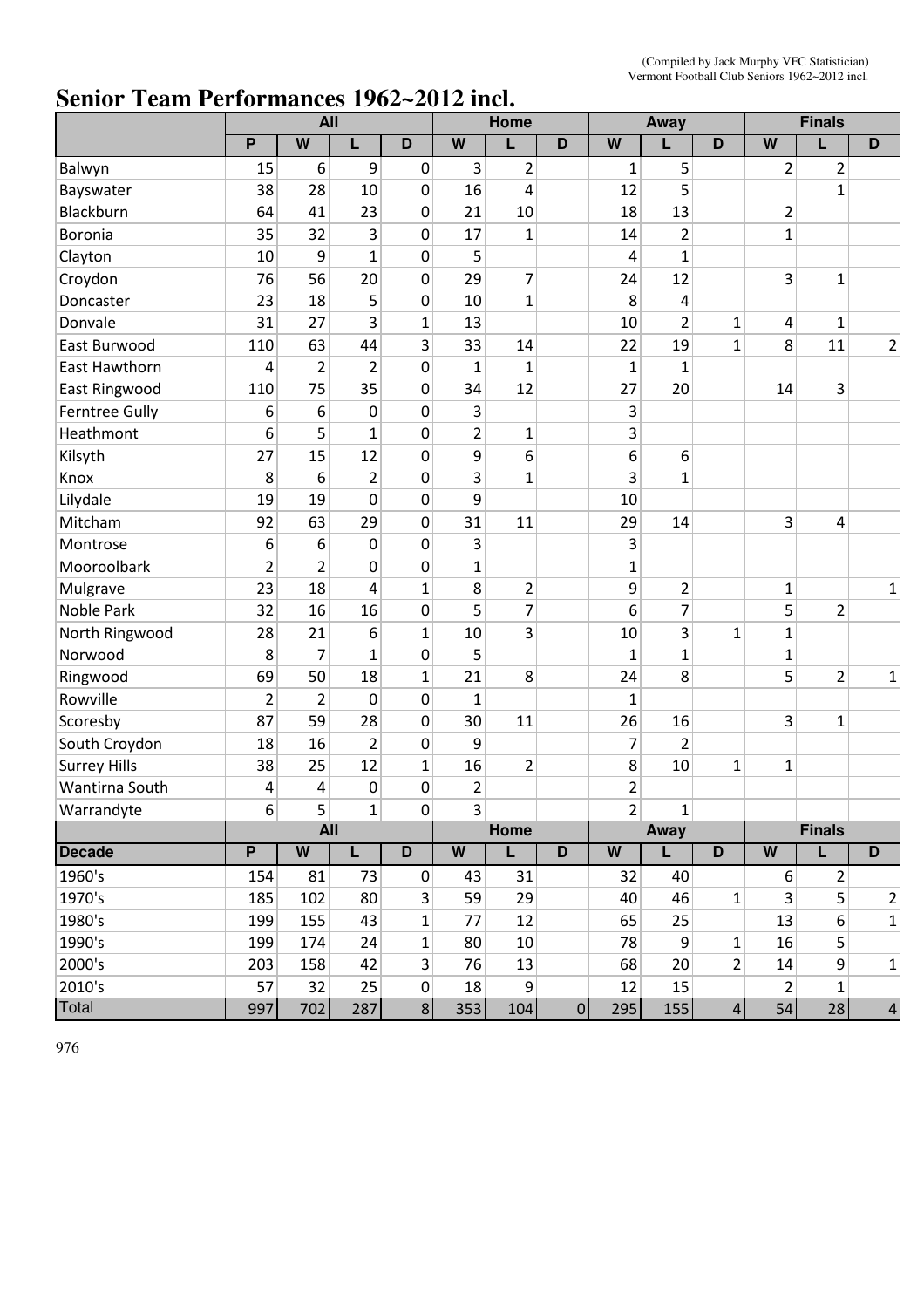# Eastern Football League (1st Division)

| Year | Final                   | Average           |                 | Average         |                  | Premiers      | Runners up    | Club B&F               |
|------|-------------------------|-------------------|-----------------|-----------------|------------------|---------------|---------------|------------------------|
|      | Ladder                  | Vermont           |                 | Opposition      |                  |               |               |                        |
|      | Place                   | Point             | Goal            | Point           | Goal             |               |               |                        |
|      |                         | Per match         |                 | Per match       |                  |               |               |                        |
| 1962 | 3                       | 77                | 11              | 66              | 9                | Ringwood      | East Ringwood | <b>Bill Milbourne</b>  |
| 1963 | 3                       | 76                | $\overline{11}$ | 63              | 9                | East Burwood  | Vermont       | Dave Burgin            |
| 1964 | 6                       | 67                | $\overline{9}$  | 69              | 10               | East Burwood  | East Ringwood | Geoff Burgin           |
| 1965 | 10                      | $\overline{79}$   | 11              | 83              | 12               | East Burwood  | Croydon       | <b>Bill Cummings</b>   |
| 1966 | 9                       | 67                | 9               | 81              | 12               | East Ringwood | East Burwood  | Ray Beavan             |
| 1967 | $\overline{11}$         | 74                | $\overline{10}$ | 91              | 13               | East Burwood  | Ringwood      | Geoff Burgin           |
| 1968 | 6                       | 97                | $\overline{14}$ | $\overline{82}$ | $\overline{12}$  | East Burwood  | Blackburn     | <b>Allan Larkins</b>   |
| 1969 | $\overline{\mathbf{4}}$ | $\frac{113}{1}$   | $\overline{16}$ | $\overline{86}$ | $\overline{12}$  | Vermont       | Blackburn     | Kevin Munday           |
| 1970 | $\overline{c}$          | 106               | $\overline{15}$ | 85              | $\overline{12}$  | Mitcham       | Scoresby      | <b>Allan Larkins</b>   |
| 1971 | $\mathbf{1}$            | $\overline{97}$   | $\overline{14}$ | $\overline{77}$ | 11               | Vermont       | Mitcham       | <b>Bob Taylor</b>      |
| 1972 | 6                       | 99                | $\overline{14}$ | $\overline{97}$ | 14               | East Hawthorn | Scoresby      | Peter Scanlon          |
| 1973 | $\overline{2}$          | 97                | $\overline{14}$ | $\overline{90}$ | $\overline{13}$  | East Burwood  | Vermont       | John Ronaldson         |
| 1974 | $\overline{c}$          | 85                | $\overline{12}$ | $\overline{83}$ | $\overline{12}$  | Bayswater     | East Burwood  | Bob Hudson             |
| 1975 | $\overline{7}$          | 90                | 13              | 97              | 14               | Mitcham       | Blackburn     | Peter Kennedy          |
| 1976 | 9                       | 92                | 13              | 108             | 15               | East Burwood  | Scoresby      | Dick Culpin            |
| 1977 | $\overline{9}$          | 85                | $\overline{12}$ | 88              | 12               | Scoresby      | East Ringwood | Dick Culpin            |
| 1978 | 6                       | 99                | 14              | 94              | $\overline{14}$  | Ringwood      | Mitcham       | John Cunningham        |
| 1979 | $\overline{7}$          | $\frac{105}{105}$ | 15              | 97              | 14               | Mitcham       | Scoresby      | Dick Culpin            |
| 1980 | $\overline{4}$          | 100               | $\overline{14}$ | $\overline{96}$ | 14               | Mitcham       | Vermont       | John Tresize           |
| 1981 | $\mathbf{1}$            | $\overline{98}$   | $\overline{14}$ | 80              | 11               | Mitcham       | East Burwood  | <b>Darren Williams</b> |
| 1982 | 1                       | 128               | $\overline{19}$ | $\overline{94}$ | $\overline{13}$  | Vermont       | Mitcham       | <b>Bruce Brunton</b>   |
|      |                         |                   |                 |                 |                  |               |               |                        |
| 1983 | $\mathbf{1}$            | 145               | $\overline{21}$ | $\overline{83}$ | $\overline{12}$  | Vermont       | East Ringwood | <b>Bruce Brunton</b>   |
| 1984 | 6                       | $\overline{88}$   | $\overline{13}$ | $\overline{90}$ | $\overline{13}$  | East Ringwood | Mitcham       | Joe Morris             |
| 1985 | $\overline{c}$          | 112               | $\overline{16}$ | $\overline{79}$ | $\overline{11}$  | East Burwood  | Vermont       | <b>Bruce Brunton</b>   |
| 1986 | $\mathbf{1}$            | 101               | $\overline{15}$ | 69              | 10               | Vermont       | East Ringwood | Geoff Cooper           |
| 1987 | 5                       | 93                | $\overline{13}$ | 82              | 12               | East Burwood  | East Ringwood | Geoff Cooper           |
| 1988 | $\mathbf{1}$            | 97                | $\overline{14}$ | 61              | $\boldsymbol{9}$ | Vermont       | East Ringwood | Roy Cahill             |
| 1989 | $\mathbf{1}$            | 142               | $\overline{21}$ | $\overline{54}$ | 8                | Vermont       | East Burwood  | <b>Andrew Moss</b>     |
| 1990 | $\mathbf{1}$            | 129               | $\overline{19}$ | 60              | 9                | Vermont       | East Ringwood | Craig Coghlan          |
| 1991 | $\mathbf{1}$            | 109               | $\overline{16}$ | 59              | $\, 8$           | Vermont       | East Burwood  | Craig Gislingham       |
| 1992 | 4                       | 110               | 16              | 58              | 8                | East Burwood  | Mitcham       | Cameron Bain           |
| 1993 | $\mathbf{1}$            | 119               | $\overline{17}$ | $\overline{74}$ | 11               | Vermont       | East Ringwood | Stephen Tudor          |
| 1994 | $\mathbf{1}$            | 128               | $\overline{19}$ | $\overline{77}$ | 11               | Vermont       | Ringwood      | <b>David Morrison</b>  |
| 1995 | $\mathbf{1}$            | 130               | $\overline{19}$ | $\overline{81}$ | $\overline{12}$  | Vermont       | Donvale       | <b>Michael Winter</b>  |
| 1996 | $\mathbf{1}$            | 124               | 18              | 64              | 9                | Donvale       | Vermont       | Craig Gislingham       |
| 1997 | $\mathbf{1}$            | 142               | $\overline{21}$ | 67              | 10               | Vermont       | East Ringwood | Peter Turner           |
| 1998 | $\mathbf{1}$            | 133               | $\overline{20}$ | $\overline{74}$ | 11               | Vermont       | Donvale       | Peter Turner           |
| 1999 | $\overline{2}$          | 124               | 18              | 70              | 10               | East Burwood  | Vermont       | <b>Todd Power</b>      |
| 2000 | $\overline{c}$          | 122               | 18              | 78              | 12               | East Burwood  | Vermont       | <b>Todd Power</b>      |
| 2001 | $\overline{2}$          | 147               | $\overline{22}$ | $\overline{75}$ | 11               | Vermont       | East Ringwood | Mark Cullen            |
| 2002 | $\overline{2}$          | 114               | 17              | 73              | 10               | East Ringwood | East Burwood  | <b>Brad Neil</b>       |
| 2003 | 3                       | 123               | $\overline{18}$ | 84              | 12               | Noble Park    | East Burwood  | <b>Brad Cullen</b>     |
| 2004 | $\boldsymbol{2}$        | 101               | $\overline{15}$ | $\overline{77}$ | 11               | Noble Park    | East Burwood  | Ryan Cassidy           |
| 2005 | $\overline{1}$          | 136               | $\overline{20}$ | 65              | 9                | Vermont       | Donvale       | <b>Brad Cullen</b>     |
| 2006 | $\mathbf{1}$            | $\overline{133}$  | $\overline{20}$ | 78              | 11               | Vermont       | Noble Park    | <b>Ryan Mullett</b>    |
| 2007 | $\mathbf{1}$            | 125               | 18              | 80              | 11               | Vermont       | Noble Park    | Dean Stephen           |
| 2008 | $\boldsymbol{2}$        | 135               | 20              | 81              | 12               | Balwyn        | Vermont       | Kris Bardon            |
| 2009 | $\,3$                   | 115               | 16              | 94              | 14               | Vermont       | Croydon       | Robbie Ross            |
| 2010 | $\overline{6}$          | 96                | 14              | 99              | 14               | Noble Park    | Scoresby      | <b>Ryan Mullett</b>    |
| 2011 | $\overline{9}$          | 79                | $\overline{12}$ | $\overline{98}$ | 14               | Noble Park    | Scoresby      | <b>Ryan Mullett</b>    |
| 2012 | $\overline{3}$          | 97                | 14              | 71              | 10               | Balwyn        | Vermont       | Ryan Mullett           |
|      |                         |                   |                 |                 |                  |               |               |                        |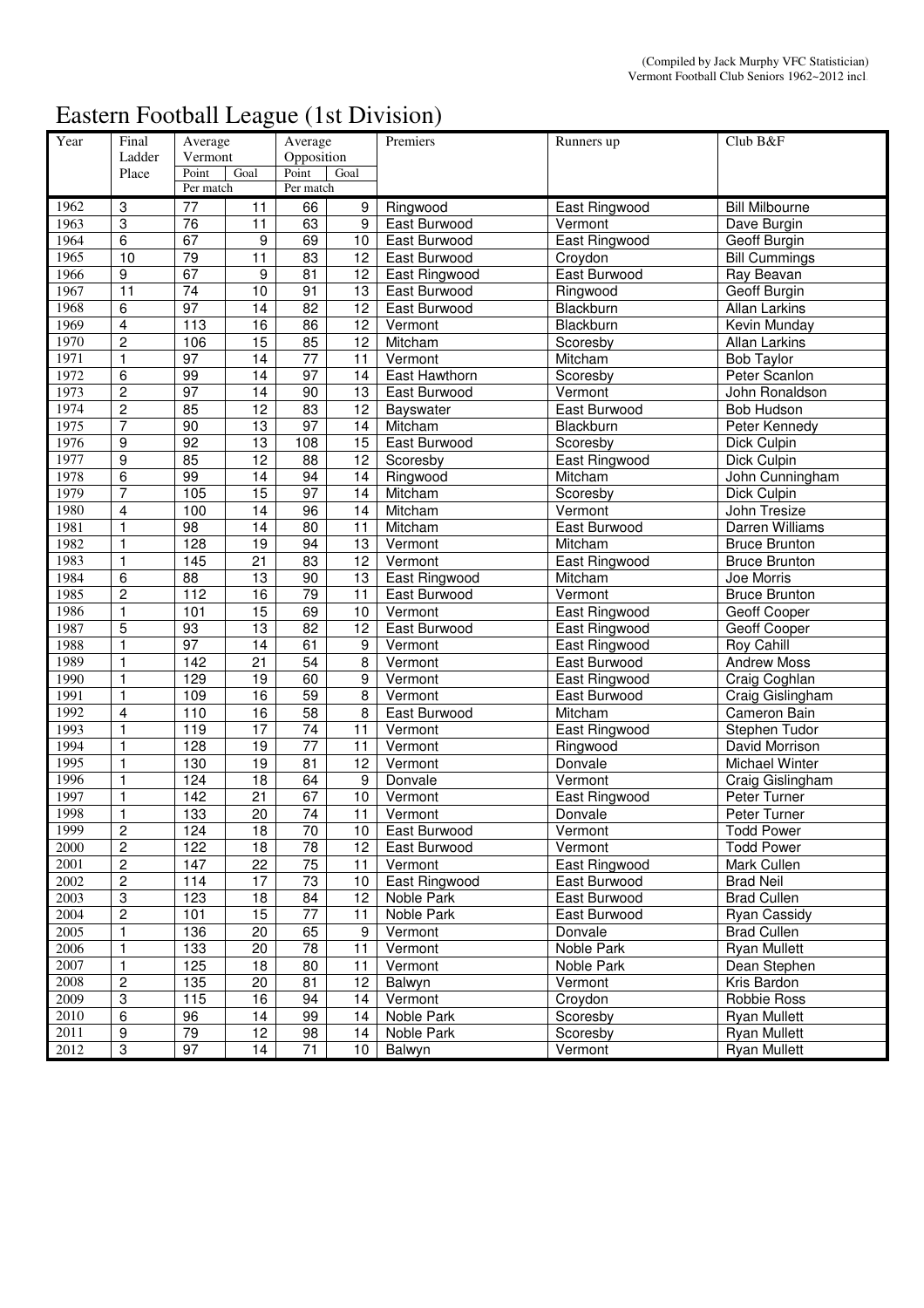## **EFL Senior Div1 Team of the year 2008**

|             | Coach: Jeremy Campbell (Blackburn) | Capt: Daniel Sheers (East Ringwood) |                             |
|-------------|------------------------------------|-------------------------------------|-----------------------------|
| В           | Mark Williams (Scoresby)           | Dainel Sheers (East Ringwood)       | Michael Witkowski (Norwood) |
| $_{\rm HB}$ | Simon Godfrey (Norwood)            | Joel Smith (Balwyn)                 | Ben Goddard (Scoresby)      |
|             | Ryan Mullett (Vermont)             | Peter O'Brien (Noble Park)          | Roc. Harry (Balwyn)         |
| HF          | Dean Kelly (Noble Park)            | Patrick Bowden (Balwyn)             | Kristan Height (Blackburn)  |
| F           | Ash Froud (Vermont)                | Mat Greig (Vermont)                 | Luke Barker (Croydon)       |
| Ruck        | Brad Smith (Balwyn)                | Kris Bardon (Vermont)               | Craig Anderson (Noble Park) |
| Int         | Marcus Buzaglo (East Ringwood)     | Mathew Tuminello (Blackburn)        | Cody Morris (Scoresby)      |

# **EFL Senior Div1 Team of the year 2009**

|      | Coach David Banfield (Vermont) |                            | Capt: Peter O'Brien (Noble Park) |                            |  |                          |
|------|--------------------------------|----------------------------|----------------------------------|----------------------------|--|--------------------------|
| В    | Paul Bunn (Blackburn)          |                            | Luke Vogels (East Ringwood)      | Troy Takanen (Blackburn)   |  |                          |
| HB   | Ziggie Alwan (Noble Park)      | Chris Grant (Croydon)      |                                  |                            |  | Mark Williams (Scoresby) |
|      | Ryan Mullett (Vermont)         | Peter O'Brien (Noble Park) |                                  | Marcus Hottes (Lilydale)   |  |                          |
| HF   | Dean Kelly (Noble Park)        | Nick Smith (Balwyn)        |                                  | Craig Decorsey (Balwyn)    |  |                          |
| F    | Ash Froud (Vermont)            |                            | Brad Kelleher (Croydon)          | Alan Murray (Balwyn)       |  |                          |
| Ruck | Bobbie Ross (Vermont)          | Joel Smith (Balwyn)        |                                  | Kris Bardon (Vermont)      |  |                          |
| Int  | Alex Fiore (Knox)              |                            | Mark Haynes (Lilydale)           | Daniel McConnell (Croydon) |  |                          |
| Int  | Adam Parker (Scoresby)         |                            |                                  |                            |  |                          |

### **EFL Senior Div1 Team of the year 2010**

|               | Coach Mick Fogarty (Noble Park) |                             | Capt: Ryan Mullett (Vermont) |                               |  |  |
|---------------|---------------------------------|-----------------------------|------------------------------|-------------------------------|--|--|
| B             | Sam Macaulay (Blackburn)        |                             | Seamus Billings (Balwyn)     | Evan Johnson (Norwood)        |  |  |
| HB            | Chris Grant (Croydon)           | Ian Pendergast (Balwyn)     |                              | Joel Smith (Balwyn)           |  |  |
| $\mathcal{C}$ | Ryan Mullett (Vermont)          | Craig Anderson (Noble Park) |                              | Marcus Hottes (Lilydale)      |  |  |
| HF            | Shayne Allan (Noble Park)       |                             | Luke Vogels (East Burwood)   | Leigh Williams (Norwood)      |  |  |
| $_{\rm F}$    | Michael King (South Croydon)    |                             | Tory Dickson (Noble Park)    | Marcus Carroll (East Burwood) |  |  |
| Ruck          | Luke Van Rheenan (Scoresby)     |                             | Peter Summers (Balwyn)       | Joel Cross (Scoresby)         |  |  |
| Int           | Ziggie Alwan (Noble Park)       |                             | Shane Clayton (Norwood)      | Marc Williams (Scoresby)      |  |  |
| Int           | Jonathon Wynn (Norwood)         |                             |                              |                               |  |  |

### **EFL Senior Div1 Team of the year 2011**

|               | Coach Mick Fogarty (Noble Park) |                             | Capt: Ryan Mullett (Vermont) |                             |  |
|---------------|---------------------------------|-----------------------------|------------------------------|-----------------------------|--|
| B             | Tom Hooker (Balwyn)             |                             | Rod Crowe (Blackburn)        | Sam Macaulay                |  |
| HB            | Marcus Carroll (East Burwood)   | Luke Williams (Knox)        |                              | Paul Bunn (Blackburn)       |  |
| $\mathcal{C}$ | Shane Clayton (Norwood)         | Craig Anderson (Noble Park) |                              | David Marcus (Scoresby)     |  |
| HF            | Peter Summers (Balwyn)          | Ben Fraser (Blackburn)      |                              | Ziggy Alwan (Noble Park)    |  |
| F             | Shayne Allan (Noble Park)       |                             | Leigh Williams (Norwood)     | Chris Hoegal (Scoresby)     |  |
| Ruck          | Luke Van Rheenan (Scoresby)     |                             | Ryan Mullett (Vermont)       | Kyle Martin (Noble Park)    |  |
| Int           | Chris Grant (Croydon)           |                             | Kirby McConnon (Scoresby)    | Luke Vogels (East Ringwood) |  |
| Int           | Neil Winterton (Mulgrave)       |                             |                              |                             |  |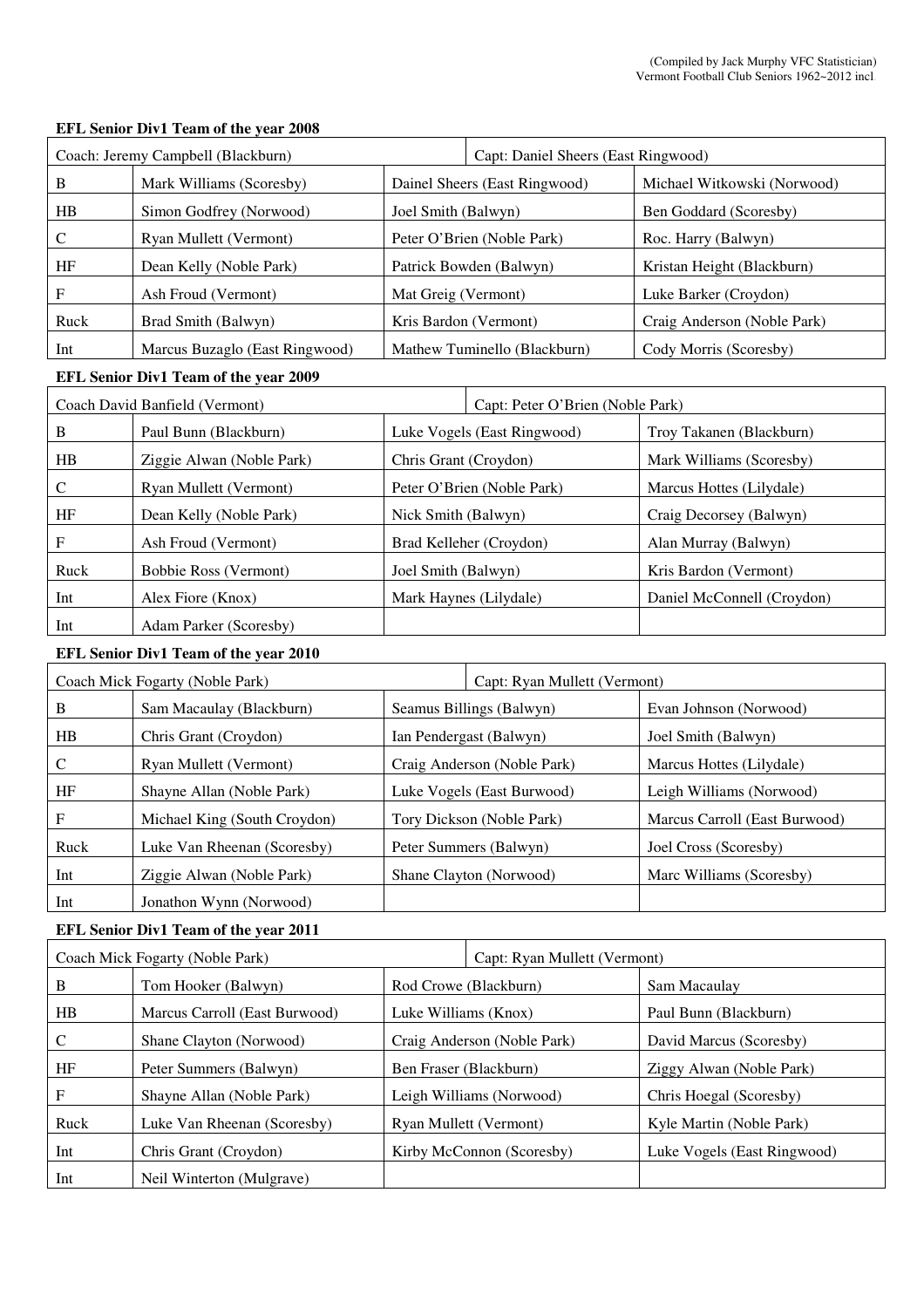#### **EFL Senior Div1 Team of the year 2012**

|               | Coach Daniel Donati (Balwyn)  |                        | Capt: Ryan Mullett (Vermont) |                                |
|---------------|-------------------------------|------------------------|------------------------------|--------------------------------|
| B             | Dean Millhouse (Vermont)      |                        | Joel Perry (East Ringwood)   | Robbie Allen (Lillydale)       |
| HB            | Steve Kenna (Balwyn)          | Luke Williams (Knox)   |                              | Stewart Kemperman (Nobel Park) |
| $\mathcal{C}$ | Marcus Carroll (East Burwood) | Adam Parker (Scoresby) |                              | Shane Clayton (Norwood)        |
| HF            | Chris Hoegel (Scoresby)       |                        | Ziggy Alwan (Nobel Park)     | Brad Murray (Blackburn)        |
| F             | Shayne Allan (Noble Park)     | Jeff Gobbels (Balwyn)  |                              | Brent English (Norwood)        |
| Ruck          | Robbie Ross (Vermont)         |                        | Ryan Mullett (Vermont)       | Rennie Gilchrist (Balwyn)      |
| Int           | Michel King (South Croydon)   |                        | John Milhuisen (Balwyn)      | Shane Tregear (Balwyn)         |
| Int           | Jonathan Wynn (Norwood)       |                        |                              |                                |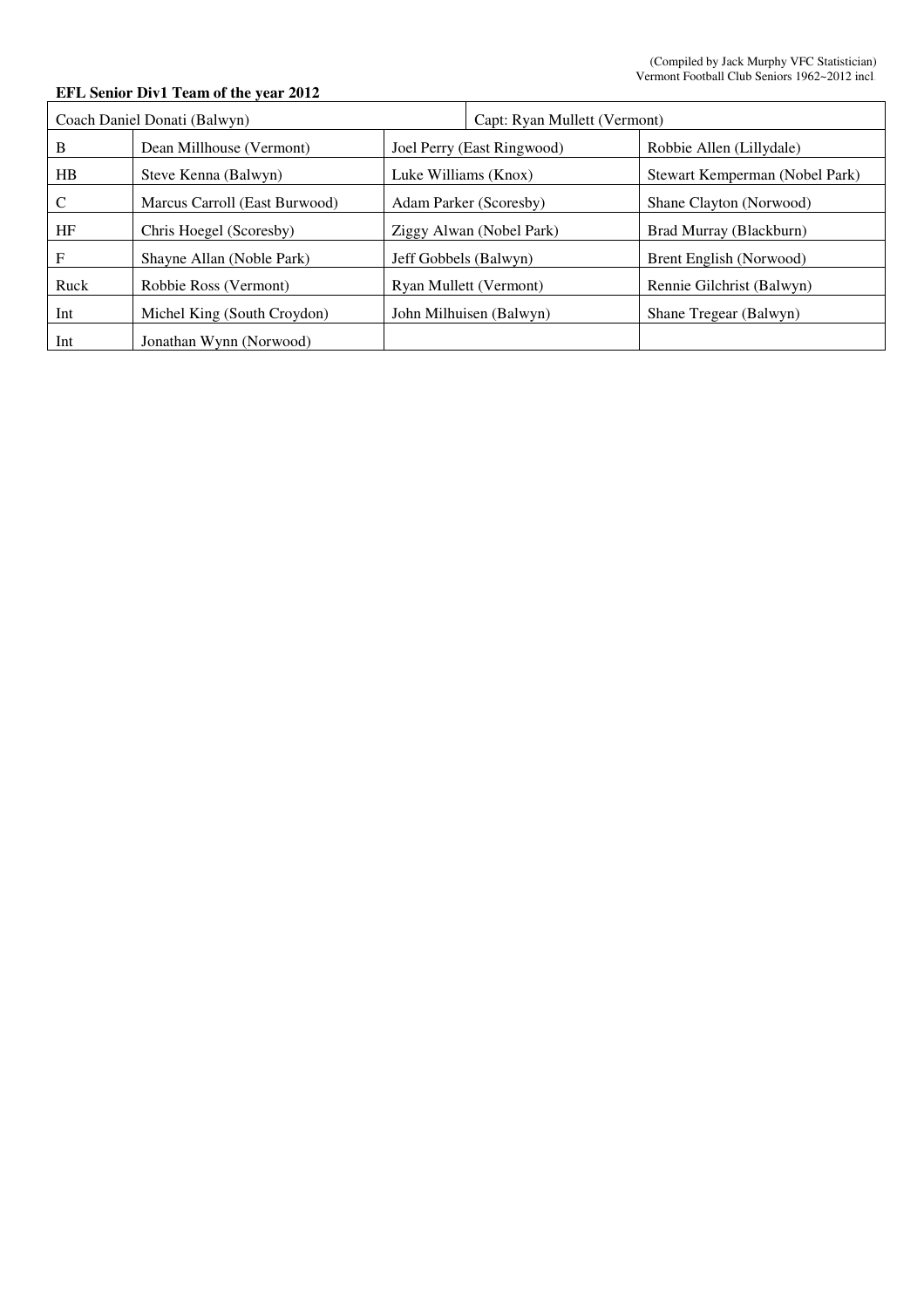| 1962 | H Walker         | 39  | 1988 | G Oakman         | 72     |
|------|------------------|-----|------|------------------|--------|
| 1963 | A Cooke          | 53  | 1989 | G Oakman         | 76     |
| 1964 | No Record        |     | 1990 | P Ricci          | 75     |
| 1965 | No Record        |     | 1991 | G Oakman         | 58     |
| 1966 | No Record        |     | 1992 | G Oakman         | 34     |
| 1967 | No Record        |     | 1993 | A Dwyer          | 60     |
| 1968 | D Burgin         | 54  | 1994 | V Muccitelli     | 56     |
| 1969 | D Burgin         | 106 | 1995 | M Winter         | 54     |
| 1970 | D Burgin         | 68  | 1996 | S Jackson        | 88     |
| 1971 | V Poole          | 47  | 1997 | S Cochrane       | 58     |
| 1972 | P Scanlon        | 58  | 1998 | S Jackson        | 70     |
| 1973 | D Burgin         | 57  | 1999 | D Mazins         | 36     |
| 1974 | D Burgin         | 46  | 2000 | P Rees           | 52     |
| 1975 | D Burgin         | 45  | 2001 | S Gordon         | 84     |
| 1976 | No Record        |     | 2002 | S Gordon         | 45     |
| 1977 | J Ronaldson      | 54  | 2003 | M Greig          | 68     |
| 1978 | R Parks          | 75  | 2004 | A Froud          | 55     |
| 1979 | <b>B</b> Brunton | 59  | 2005 | M Greig          | 67     |
| 1980 | P Dark           | 37  | 2006 | M Greig          | 107    |
| 1981 | <b>B</b> Brunton | 25  | 2007 | M Greig          | 103    |
| 1982 | <b>B</b> Brunton | 50  | 2008 | M Greig          | 122    |
| 1983 | G Oakman         | 102 | 2009 | M Greig, A Froud | 81,79  |
| 1984 | G Oakman         | 51  | 2010 | M Greig, A Froud | 52,51  |
| 1985 | C Box            | 42  | 2011 | M Greig, A Froud | 36,26  |
| 1986 | G Oakman         | 46  | 2011 | J Dalton         | $50\,$ |
| 1987 | G Oakman         | 46  |      |                  |        |

#### **Leading Goal Scorers for Vermont (Seniors) each year since 1962**

| <b>Anzac Medal</b> |                       |
|--------------------|-----------------------|
| 2008               | <b>Ryan Cassidy</b>   |
| 2009               | <b>Ryan Mullett</b>   |
| 2010               | <b>Grant McCarthy</b> |
| 2011               | <b>Mitch Bonuda</b>   |
| 2012               | <b>Daniel Mendes</b>  |